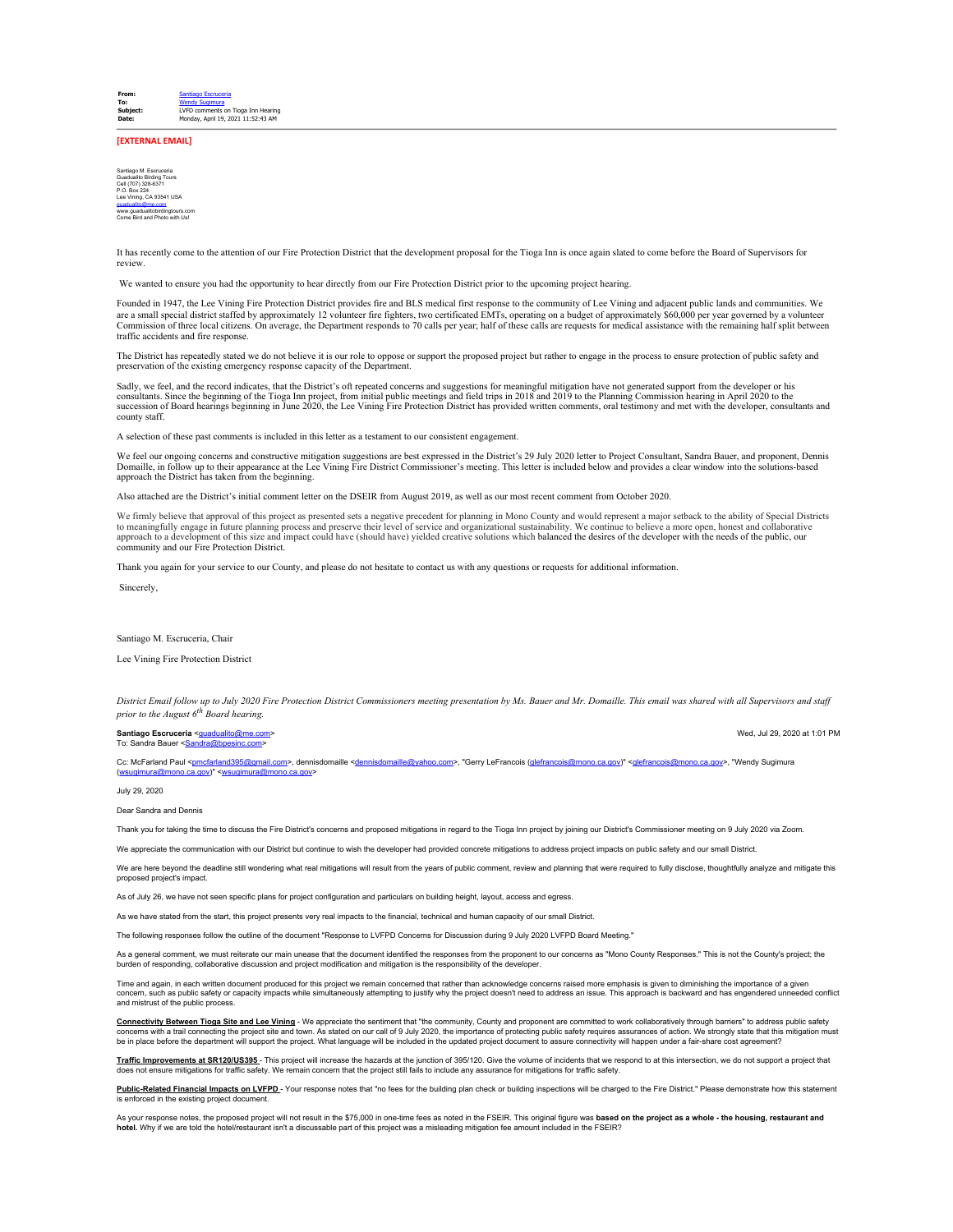As your response details, the **project will result in a maximum of \$36,225 in fire mitigation fees only if and when it is built to completion**. This will be a one-time inflow of restricted funding. While the Department does need capital funding to replace aging or broken infrastructure and equipment, as we said on the 9th call, what we need much more is **ongoing annual funding to train and equip current**<br>and new volunteers and

With regard to ongoing income from property tax, **the Mono County Treasurer-Tax Collector "calculated that LVFPD would receive about \$250/yr from property taxes at full build out of the Tioga Specific Plan (all uses)**."

While we appreciate the offer to cover a fee study if it is applied to future impact fees, the District does not feel this sort of loan would benefit the District or our community in the long term. Additionally, your<br>respo to undertake said study and move this process forward.

We request that the capacity impacts of this project be met through the following:

ommitment to adhere to an updated impact fee structure for all construction even if the new structure is not in place at the time initial building permits are pulled.

2. Commitment to an annual mitigation fee paid to the District by the developer or subsequent owner to offset the ongoing, non-capital impacts of the project of an amount to be calculated by dividing the Calculated by divi

Project-Related Capacity Impacts on LVPUD - Your response states "the complexity and size of the individual units is comparable to the existing housing units being served." Which newly constructed multifamily housing units in Lee Vining would this response be based on?

How can we know if these units will be similar to what we have since we have seen architectural renderings of this constantly morphing project?

As stated on the 9 July call, the impacts on our capacity are misrepresented when it is reduced to just needing new volunteers. Volunteers are not easily found and retaining them requires ongoing annual<br>funding to train, e

**Eire Safety Access** - We appreciate the recent communication that the access route along Gibbs Siphon to Highway 120, will contain a maintenance plan and will actually be recorded prior to occupancy. This<br>is a solid mitig

As we stated in response to your email regarding a non-conforming access route to 395 "LVFPD feels that we need a fullly functional evacuation route...one where your future residents and hotel guests are<br>able to escape a c

The Lee Vining Fire Protection District appreciates the communication that has happened since the Board of Supervisors July consideration and postponement of a project decision. Moving forward requires a<br>commitment to conc

**Sincerely** 

Santiago M. Escruceria

Commissioner LVFD

## *Lee Vining Fire Protection District*

Post Office Box 246 Lee Vining, California 39541

20 August 2019

Michael Draper

Mono County Community Development Department

PO Box 347

Mammoth Lakes, California 93546

RE: *Tioga Inn DSEIR Comments from the Lee Vining Fire Protection District*

Dear Michael and Company,

First, thank you for taking the time to meet August 20<sup>th</sup> on the project site. Thank you also for providing the printed plat maps as requested.

As noted in Table 3.7 – *Use of this Subsequent EIR by Other Agencies* the Lee Vining Fire Protection District is shown as a local public agency tasked with the "Inspection or review of plans for conformance with fire safety regulations." This requirement presents a major burden for a small, volunteer Fire District. That being said, the Lee Vining Fire Protection District<br>welcomes inclusion into the revie

To begin, we must reiterate our concern as expressed in our letter of 1 August 2019 that the document as written does not adequately reflect or convey the concerns of our Fire District. In<br>particular, our Chief does not fe informal consultation in July of 2018. References to required fire flows attributed to the District should be taken as advisory only as the project must comply with actual Fire Code regulations. Pre-construction compliance, as well as ongoing monitoring compliance with these regulations is discussed below.

The District's Chief does not recall being shown maps or documents in the reported July 2018 meeting that match the 100-unit housing complex as displayed in the current document.<br>The ongoing flexibility of the project desc

Fire Infrastructure Review, Subsequent Permitting and Phasing – As discussed at our August 20<sup>th</sup> project visit, we request the County require experienced professional review of any and all project components prior to issuance of any subsequent project documents and permits[1].

As written (see Section 4.4.4.2 Polices 2b(1-4)), the document places the burden of compliance assurance and monitoring with California Fire Code onto a small volunteer Fire District.<br>As described this project is nearly as borne by the project beneficiary - i.e. the project proponent. To address this need, the DSEIR and subsequent documents should require a public safety mitigation fund be established and funded annually by the proponent to cover the costs of retaining adequately licensed and experienced professionals to aid the District and County in project review and regular (at least<br>annual) compliance monitoring. Creat professional capacity requires ongoing funding.

As noted in 3.15.13, "project elements are required to have an operational water system before building permits are granted…[and] new project elements will be required to meet all<br>current CaIFire and LVFPD standards." For "infrastructure will be constructed to meet the development sequence of approved uses," given the project's history of deviation from approved phasing in past iterations, requiring<br>public-safety and fire related compliance

We do not feel waiting for an overall professional review of project design until a building permit is pulled adequately ensures the safest, most-up-to date project design. We encourage a<br>review of the project *in it's en* 

**Emergency Plan** – Mitigation SFTY 5.7(d) refers to the creation of a public safety evacuation plan. Given the complexity of the project and it's departure from the usual scope of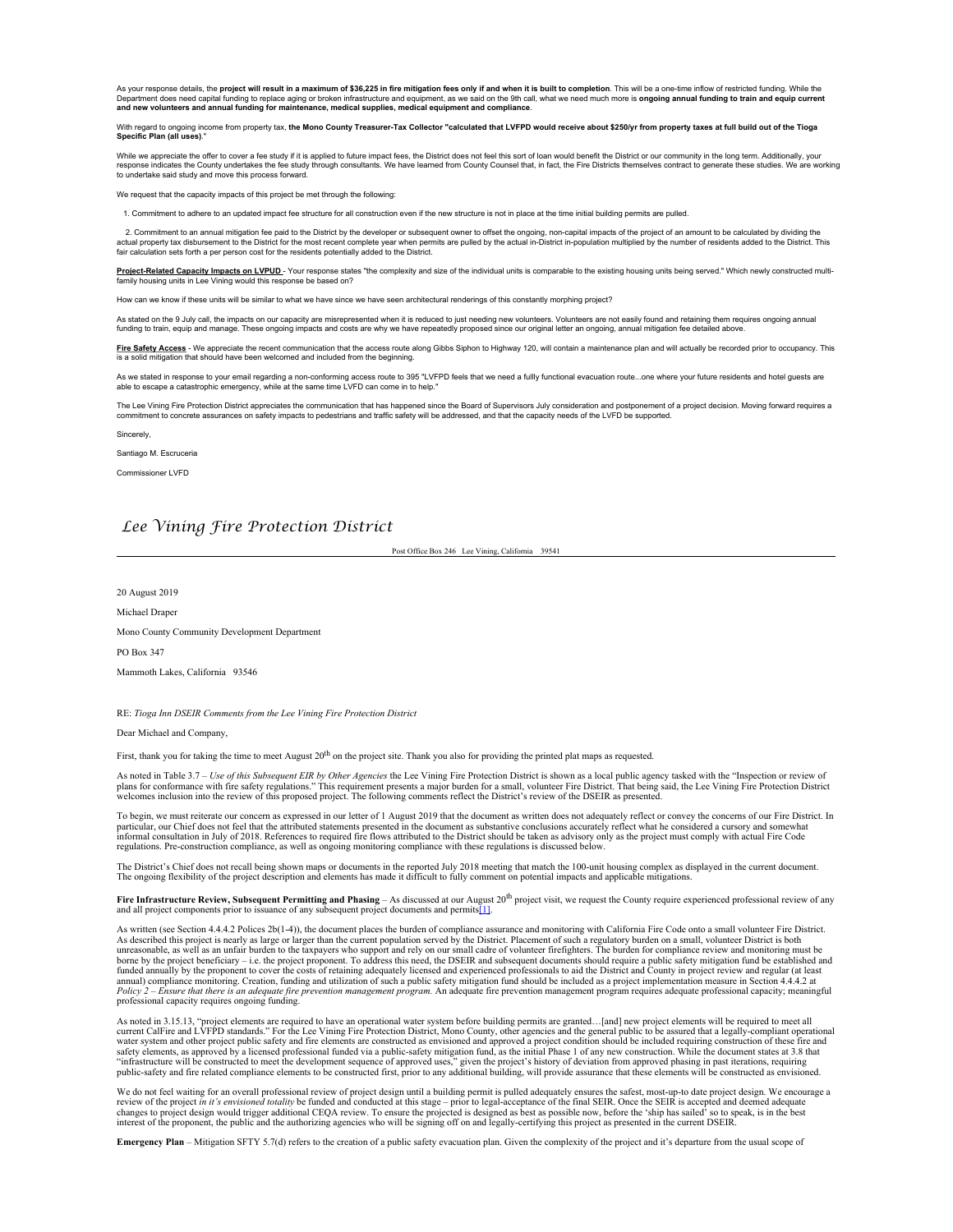projects locally and County-wide, we believe a project condition should be included to ensure this evacuation plan is created, reviewed and approved collectively by the various public<br>safety agencies for the project as env

**Evacuation Route** – According to District review of project plans there appears to be only one road in and one road out of the project – the main access road onto Highway 120. We feel<br>a secondary emergency access mad in a access problem should be articulated at this junction in the project planning. While the document makes note that "an informal dirt road links the site to SR120 through the southwestern-<br>most corner of the property; this r one time.

E**mergency Medical Services** – While the document at Chapter 5.7 reviews existing emergency medical capability and resources within Mono County, it does not disclose, review,<br>analyze or attempt to articulate the potential Mammoth Lakes have volunteer staffing; the availability of first responders has an impact on Mono County Paramedics if medical first response is unavailable or committed to other activities" (DSEIR 5.7.3.3).

Meaningful disclosure, analysis and creation of potential mitigation measures needs to be included in the DSEIR and any subsequent documents and permit conditions for a project that envisions a potential new community with more than double the current population. This project will stretch not only our own volunteer first responder medical capacity, but also that of<br>the professional EMS funded by Mono component alone could mirror or exceed the current size of the community of Lee Vining, we believe it vital that this project contain meaningful, funded, and required provisions to<br>ensure sustained public safety and medica

Contrary to the proponent's recent statement to the effect that Transient Occupancy Tax (TOT) would offset impacts to EMS by providing increased TOT receipts, it should be noted that<br>TOT revenue would only be generated by unconstructed.

**Onsite Equipment and Personnel** – Given the placement of this development outside the existing community of Lee Vining and the extended response time from our volunteer<br>department and staffed EMS personnel, we believe the trained in it's use onsite at all times.

Additionally, project conditions should be included to require onsite personnel onsite 24-hrs a day who possess adequate training and authorization in the operation (and emergency shut<br>down) of all facilities infrastructur the District's firefighters.

Thank you again for your thoughtful consideration of the District's input, and we stand ready to continue this ongoing discussion.

Respectfully,

Santiago M. Escruceria

Chair, Lee Vining Fire Protection District

*Lee Vining Fire Protection District*

PO Box 264

## Lee Vining, California 93541

9 October 2020

Dear Honorable Mono County Supervisors,

We write to you again on behalf of the commissioners and firefighters of the Lee Vining Fire Protection District in response to the recently released "Alternative 7" for the proposed Tioga Inn Specific Plan.

The Fire District has provided comments and been engaged at every stage in this planning process. Our concerns with this large, complex and constantly morphing project have been clearly and repeatedly expressed in writing and oral comment. We have consistently followed a path of not simply pointing out concerns but offering concrete solutions that would<br>address the very real impacts to public safe

Despite this extensive engagement and comment history, the project before you and the process that has led us here, has invested more time in diminishing and dismissing the concerns of<br>our District than demonstrating a com

Once again, the District's standing concerns can be characterized by these four areas:

1**. Improving Traffic, Cyclist and Pedestrian Safety** - The District feels strongly that clear and enforceable mitigations must be adopted to remove the significant adverse impacts to pedestrian and cyclist safety and to mitigate vehicle hazards at the Hwy 120/395 intersection. The current mitigation measure to protect public safety with a tangible trail connection to<br>town is little more than a wish and town. What good are mitigations if they have no implementation deadline?

2. **Offsetting Project-related Financial Impacts on the District** – The FSEIR, after repeated requests for disclosure, demonstrated that this project, when complete at build out, would generate approximately \$250/year to the Fire District and a total of \$35,225 in restricted development impact fees. We are starting the process to update our development fees, but the fact<br>remains that this project – which now proposes to shift the burden of performing CEQA for requested mitigations – i.e. emergency access to 395 – onto our small District.

3. Mitigating Project-related Capacity Impacts to the District – As we have repeatedly stated, our District has never served a project of this size and complexity. It is also clear that<br>adding 300 new residents to our smal

4. Fire safety access – The District has repeatedly requested an emergency access route to the west – away from the most likely direction of wildlife – onto the southbound lanes of 395.<br>Given the whole-town evacuations of California, the chronic inadequacy of evacuation routes is a very real problem across the state. We don't want Lee Vining to join that list.